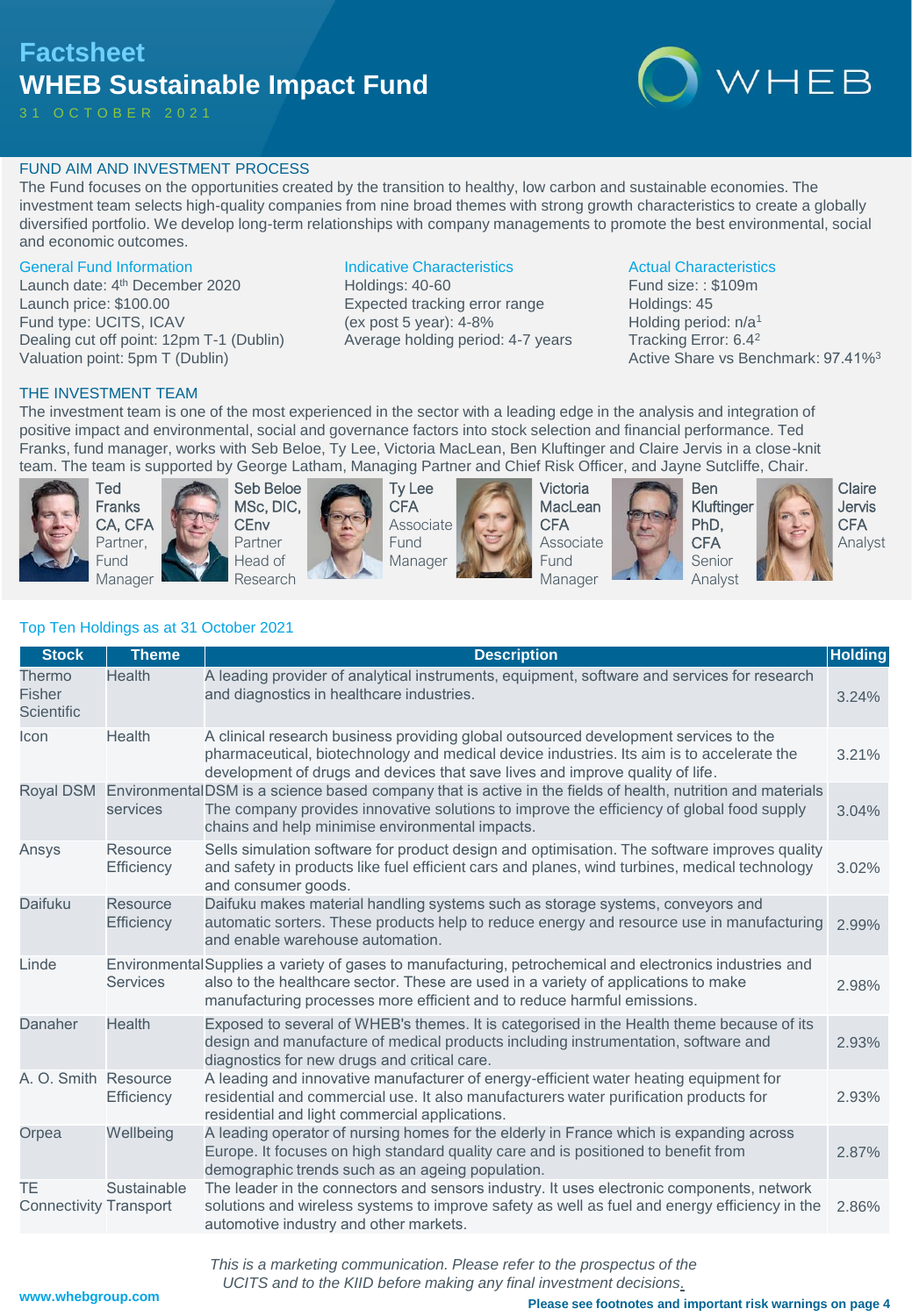

### Biggest Movers over the month in local currency – Top 3 and Bottom 3 Performers

| <b>Stock Name</b>           | <b>Performance in Month</b> | <b>What Happened</b>                                                                                                                                                       |
|-----------------------------|-----------------------------|----------------------------------------------------------------------------------------------------------------------------------------------------------------------------|
| <b>Silicon Laboratories</b> | $+34.67%$                   | Strong results with record Internet-of-Things (IoT) revenues despite<br>supply chain challenges                                                                            |
| <b>First Solar</b>          | $+25.28%$                   | Industry-supportive results from inverter manufacturer Enphase and<br>news of potential substantial policy support for renewable energy from<br>US "Build-Back-Better" act |
| A.O. Smith                  | $+20.11%$                   | Unexpected beat-and-raise in 3Q21 results show resilient end<br>markets despite price increases                                                                            |
|                             |                             |                                                                                                                                                                            |
| <b>LHC Group</b>            | $-14.22\%$                  | Profit warning and quidance reduction due to considerable labour<br>shortage headwinds from recent Delta variant surge                                                     |
| <b>HelloFresh</b>           | $-12.46%$                   | Market nervousness about potential overspending on marketing<br>during 3Q hitting margins                                                                                  |
| Orpea                       | $-10.43%$                   | Underperformance on worry that rising inflation will trigger rate rises<br>and negatively impact Orpea's real estate portfolio valuation                                   |

### Significant Portfolio Changes

| <b>Stock Name</b>             | Purchase<br><b>Or sale</b> | Theme         | <b>Brief description or sale rationale</b>                       |
|-------------------------------|----------------------------|---------------|------------------------------------------------------------------|
| Fisher & Paykel<br>Healthcare | Purchase                   | Health        | High quality market leader in acute and chronic respiratory care |
| Cerner                        | Sale                       | <b>Health</b> | Deteriorating growth and competitive position                    |

### PORTFOLIO ANALYSIS AS AT 31 October 2021<sup>4</sup>

### Theme Allocation

| <b>Resource Efficiency</b>    | 22.01% |
|-------------------------------|--------|
| <b>Cleaner Energy</b>         | 4.78%  |
| <b>Environmental Services</b> | 10.62% |
| Sustainable Transport         | 10.66% |
| <b>Water Management</b>       | 7.09%  |
| Health                        | 22.39% |
| Safety                        | 6.91%  |
| Wellbeing                     | 10.29% |
| Education                     | 2.37%  |
| Cash                          | 2.89%  |

# **Theme Breakdown**



### Geographic Allocation **Market Capitalisation Allocation** Market Capitalisation Allocation

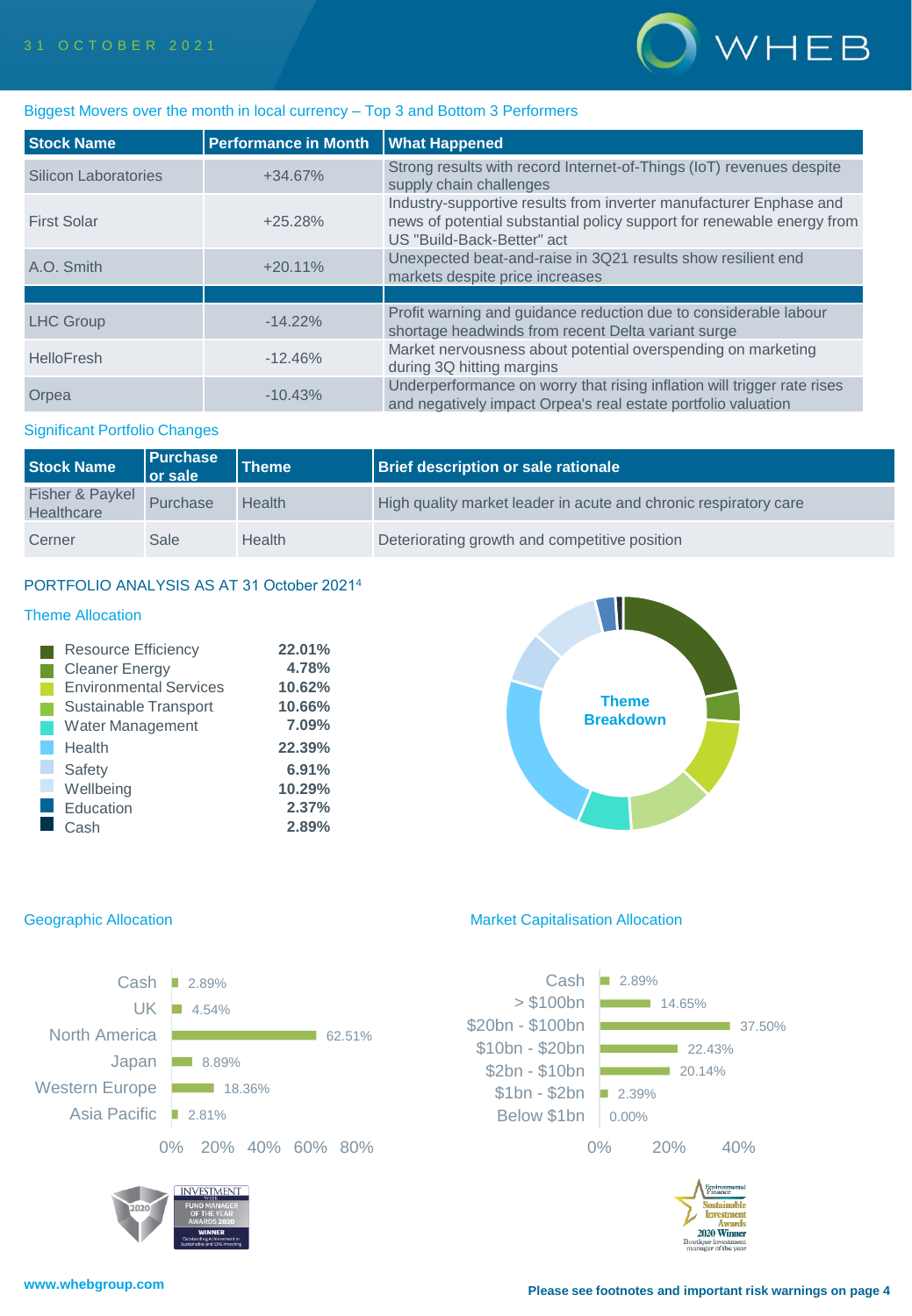

### Alignment with UN SDGs



### Comparative Performance<sup>5</sup> (Figures are historic and past performance does not predict future returns.)

| <b>Cumulative Performance</b>                         | 5 years | 3 years   |           | 12 months   Year to date   3 months |          | 1 month |
|-------------------------------------------------------|---------|-----------|-----------|-------------------------------------|----------|---------|
| <b>WHEB Sustainable Impact</b><br><b>Fund (C USD)</b> | ΝA      | <b>NA</b> | <b>NA</b> | $14.05\%$                           | 2.64%    | 5.45%   |
| <b>MSCI World Total Return USD</b>                    | 105.12% | 65.16%    | $40.42\%$ | $19.44\%$                           | $3.80\%$ | 5.66%   |

### Reference Portfolio Performance<sup>6</sup> (Figures are historic and past performance does not predict future returns.)

| <b>Cumulative Performance</b>                           | 5 years | 3 years |           | 12 months   Year to date   3 months |          | 1 month  |
|---------------------------------------------------------|---------|---------|-----------|-------------------------------------|----------|----------|
| <b>Reference Portfolio USD:</b><br><b>Net 1.05% OCF</b> | 99.74%  | 65.70%  | 31.62%    | $14.04\%$                           | $2.70\%$ | $4.44\%$ |
| <b>MSCI World Total Return USD</b>                      | 105.12% | 65.16%  | $40.42\%$ | $19.44\%$                           | 3.80%    | 5.66%    |

| Discrete Performance                                    | $Oct 2020 -$<br><b>Oct 2021</b> | $Oct 2019 -$<br><b>Oct 2020</b> | $Oct 2018 -$<br><b>Oct 2019</b> | $Oct 2017 -$<br><b>Oct 2018</b> | $Oct 2016 -$<br><b>Oct 2017</b> |
|---------------------------------------------------------|---------------------------------|---------------------------------|---------------------------------|---------------------------------|---------------------------------|
| <b>Reference Portfolio USD:</b><br><b>Net 1.05% OCF</b> | 31.62%                          | 14.64%                          | $10.51\%$                       | $-5.14%$                        | 27.07%                          |
| <b>MSCI World Total Return USD</b>                      | 40.42%                          | 4.36%                           | 12.69%                          | 1.16%                           | 22.77%                          |

### SHARE CLASS AND FUND INFORMATION

The WHEB Sustainable Impact Fund is a Fund of the WHEB Asset Management Fund's ICAV, an open-ended umbrella fund with segregated liability between Funds authorised by the Central Bank of Ireland pursuant to the UCITS Regulations and offering daily liquidity.

| <b>Shareclass</b> | <b>Currency</b> | <b>Price</b> | <b>Ongoing Charges and</b><br><b>Fees</b> | <b>ISIN</b>  |
|-------------------|-----------------|--------------|-------------------------------------------|--------------|
| A Accumulation    | <b>USD</b>      | 108.03       | 1.70%                                     | IE00BMBQDM35 |
| A Accumulation    | <b>EUR</b>      | 113.42       | 1.70%                                     | IE00BMBQDN42 |
| A Accumulation    | <b>CHF</b>      | 110.95       | 1.70%                                     | IE00BMBQDP65 |
| C Accumulation    | <b>USD</b>      | 118.53       | 1.05%                                     | IE00BMBQDQ72 |
| C Accumulation    | <b>EUR</b>      | 124.63       | 1.05%                                     | IE00BMBQDR89 |
| C Accumulation    | <b>CHF</b>      | 121.70       | 1.05%                                     | IE00BMBQDS96 |
| C Accumulation    | <b>GBP</b>      | 116.46       | 1.05%                                     | IE00BMBQDT04 |

### Key Dates

Annual report 31 December, interim report 30 June

Management Company:

FundRock Management Company S.A.

Fund Administrator: Société Générale Securities Services SGSS (Ireland) Limited